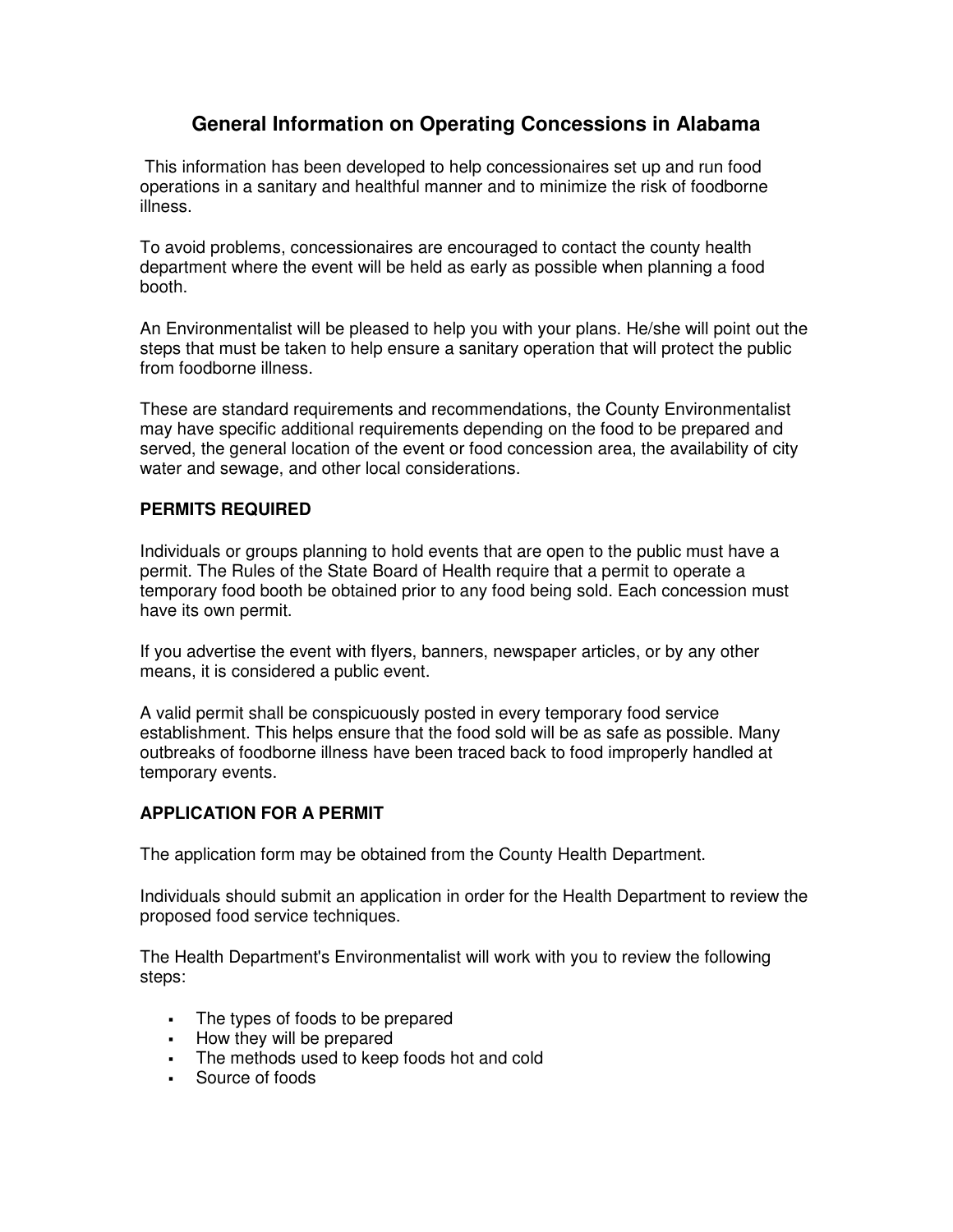He/she may also suggest techniques that will enable your booth to operate more efficiently and safely.

It is recommended that the application be returned a minimum of 3 weeks before the event. This allows time for the Health Department staff to adequately review the procedures and to make any changes necessary well in advance of the event.

#### **WHAT ARE THE REQUIREMENTS TO OPERATE?**

(1.) **Application for a permit** - Fill out an application at least 3 weeks before the event. Permit approval and fees are required before operations begin.

(2.) **Inspections** - Food booth operators may be required to make an appointment for a pre-opening inspection prior to the first day of the event. Selling is not allowed to begin before the permit is issued. Inspections may be conducted frequently during operation.

(3.) All **food preparation** must be done in an approved kitchen facility, or a properly equipped and approved booth or mobile unit. Approved means permitted by the Health Department. Keep foods protected and at safe hot or cold temperatures (135F or hotter, or 41F or colder) during storage and transportation.

(4.) **Source of foods** - To minimize the risk of food-borne illness, home-prepared and home-canned foods, ice made at home, raw (unpasteurized) milk, or storage of foods at private homes are not allowed. Meats brought in to use must be USDA inspected and have original label or the invoice where purchased.

(5.) **Cooking** - All cooking of foods must be done towards the back or the booth. When barbequing or using a grill, the equipment must be separated (roped off) from the public. Adequate protection from flies and other insects is required. Screening, mesh flaps, or fly fans are acceptable if effective. Overhead protection is required for food handling areas. Tents and other materials should be fire retardant.

(6.) **Cold holding** - Proper refrigeration or cold storage facilities are required for cold, potentially hazardous foods.

Mechanical refrigeration is requested; however, in case of possible power outages, it is advisable to have a backup method such as insulated containers and ice from an approved source (that is, clean store bought ice, or ice from an approved facility). Storage of prepacked food in contact with water or undrained ice is prohibited. Wrapped foods such as sandwiches shall not be stored in direct contact with ice. Ice for consumption must be separated from ice used for storage and kept in a food grade container.

(7.) **Reheating** - Crock pots, steam tables, or other hot holding devices are not to be used as a means of heating up foods; they are to be used only for hot holding purposes. We recommend that reheated foods be done on the grill or on a propane stove to bring the food temperature to at least 165F within 30 minutes.

Crock pots, steam tables, or other hot holding devices are slow cooking, and may allow the rapid multiplication of bacteria that cause food poisoning. All cooking equipment shall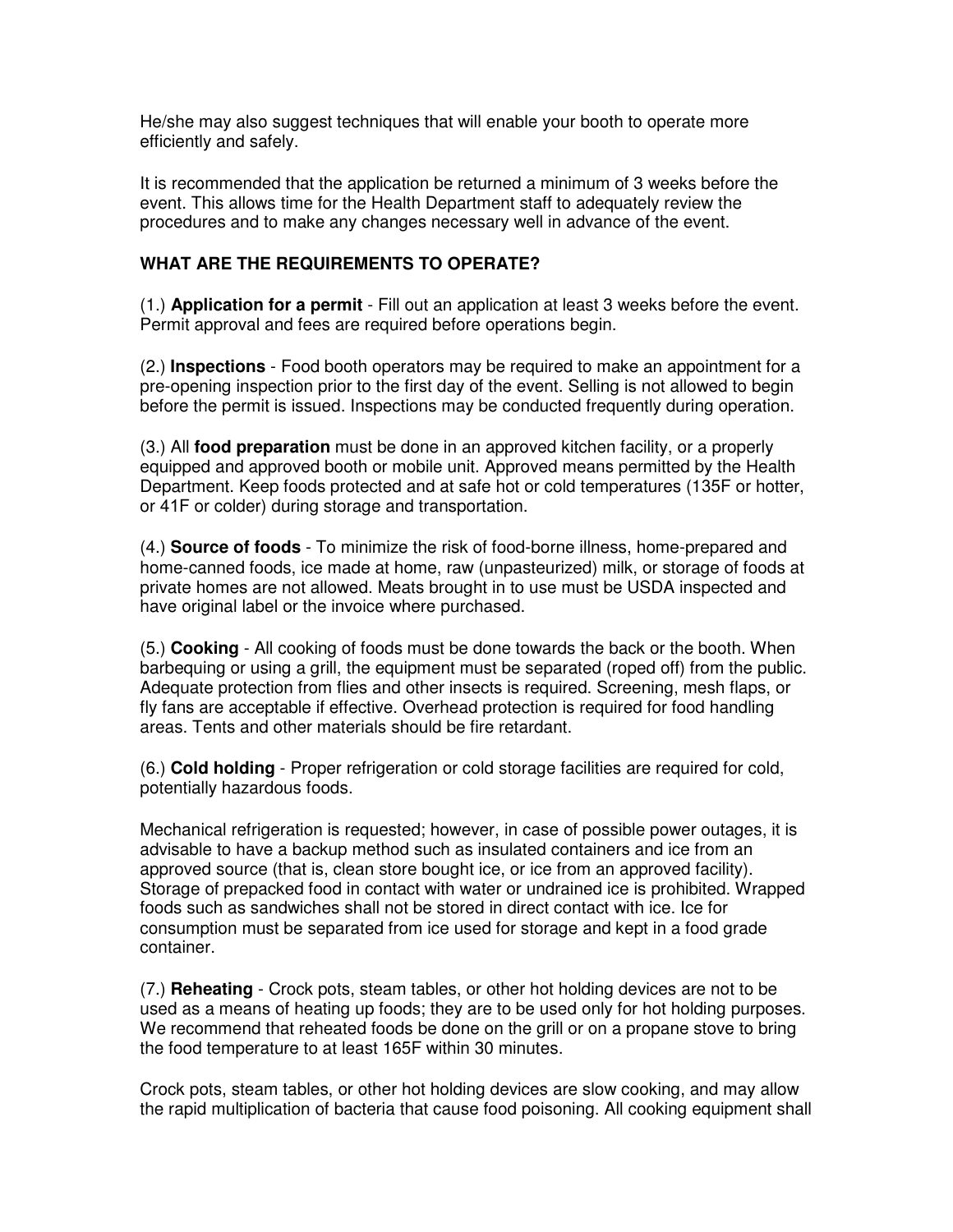be of approved design and properly installed to meet local fire and safety codes. Equipment such as deep fat fryers must be set on a stable surface.

(8.) **Hot holding** - For hot holding, electrical equipment is recommended. However, other methods, such as propane stoves, grills or other equipment capable of holding food at 135F and above may be used, and should be available for backup. Canned heat is allowed, if it maintains proper temperatures.

(9.) A **metal-stem thermometer** must be available and used to check internal food temperatures. Thermometers may be purchased from restaurant supply companies or from large variety stores. They must be able to measure from 0 to 220F.

(10.) **Leftovers** may not be sold, served, or used in the booth. Hot foods which have not been used by the end of the day must be discarded.

(11.) **Hand-washing facilities** - This facility shall consist of, at least, warm running water, soap, individual paper towels, and a bucket to collect the dirty water. For example, a jug of warm water or tea urn with a turn spout (not a push button) is an acceptable method to obtain warm running water that may be allowed in some very limited situations. Hands may not be washed in dishwashing sinks.

(12.) **Dishwashing facilities** - Equipment and utensils must be washed in three compartment sinks. The process includes washing the utensils in hot water, rinsing in clean water, sanitizing, air drying.

If you choose to use bleach as the sanitizer, the recommended STARTING concentration is 1 capful of bleach added to 1 gallon of cool water. The concentration of 50-200 parts per million must be verified with a test kit.

Hands may not be washed in dishwashing sinks.

(13.) **Restrooms** - Sponsors should provide access to restrooms with hot and cold running water for food workers.

(14.) **Liquid waste** shall not be dumped into streets, storm drains, or on the ground. Sponsors should provide waste collection points for proper disposal.

(15.) **Wiping cloths** - Use a bucket of clean, sanitizing water for wiping cloth storage. Wiping towels used for wiping down counters and table tops must be clean and used for no other purpose. The towels must be rinsed in a sanitizing solution frequently. If you choose to use bleach as the sanitizer, the recommended STARTING concentration is 1 capful of bleach added to 1 gallon of cool water. The concentration of 50-200 parts per million must be verified with a test kit. NOTE - Do not add soap to the water as this makes the solution ineffective as a sanitizer.

(16.) **Smoking, eating, or drinking** is prohibited in the booth. No unauthorized persons are allowed in the booth.

(17.) **Hair restraints** are to be worn when handling food.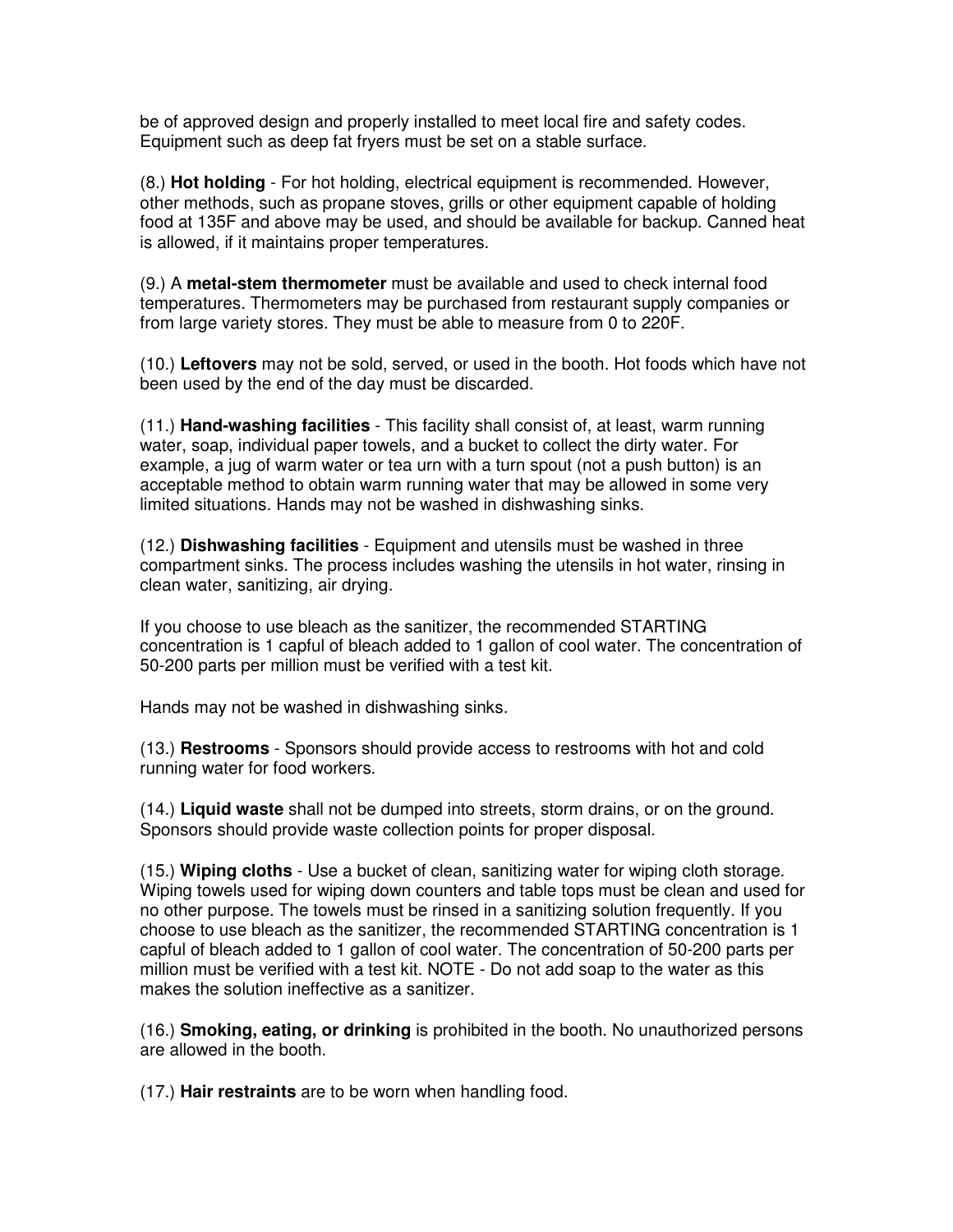(18.) **Direct hand contact** of ready-to-eat food is generally prohibited. Use single-use, disposable gloves, tongs or utensils to handle food whenever possible.

(19.) **Sick workers** (with a cold, flu, or other disease that may be transmitted through food, or with an infected cut) are NOT allowed in the booth.

(20.) **Chemicals** (detergents, sanitizers, insect spray, etc.) shall be stored in a separate place away from foods and plates, cups, and so forth, so no accidental contamination or spillage is possible.

(21.) Bring a **broom** and a dustpan.

(22.) **Garbage** - Sponsors should provide sanitary disposal or garbage. Containers must be insect and rodent proof if not removed promptly.

# **IMPORTANT POINTS TO REMEMBER:**

Improper cooling, reheating, hot holding, and excessive food handling are the major causes of foodborne illness outbreaks. In order to reduce the risk of an illness, you must:

AVOID COOLING AND REHEATING FOODS. For example, use canned chili instead of trying to prepare fresh chili; prepare taco meat just before serving it rather than cooking ahead, cooling and reheating; use canned refried beans instead of making beans from scratch.

AVOID HOT HOLDING OF FOODS. For example, make tacos and burritos to order rather than trying to keep them hot after cooking; cook raw shish kebob to order instead of cooking ahead of time and holding "warm".

MINIMIZE FOOD HANDLING. Keep food-handling methods as simple as possible. For example, commercial products such as store-bought potato, macaroni, or pasta salads are easy to use and easy to handle. We recommend that these types of prepared commercial products be used rather than trying to prepare them yourself ahead of time or in the booth.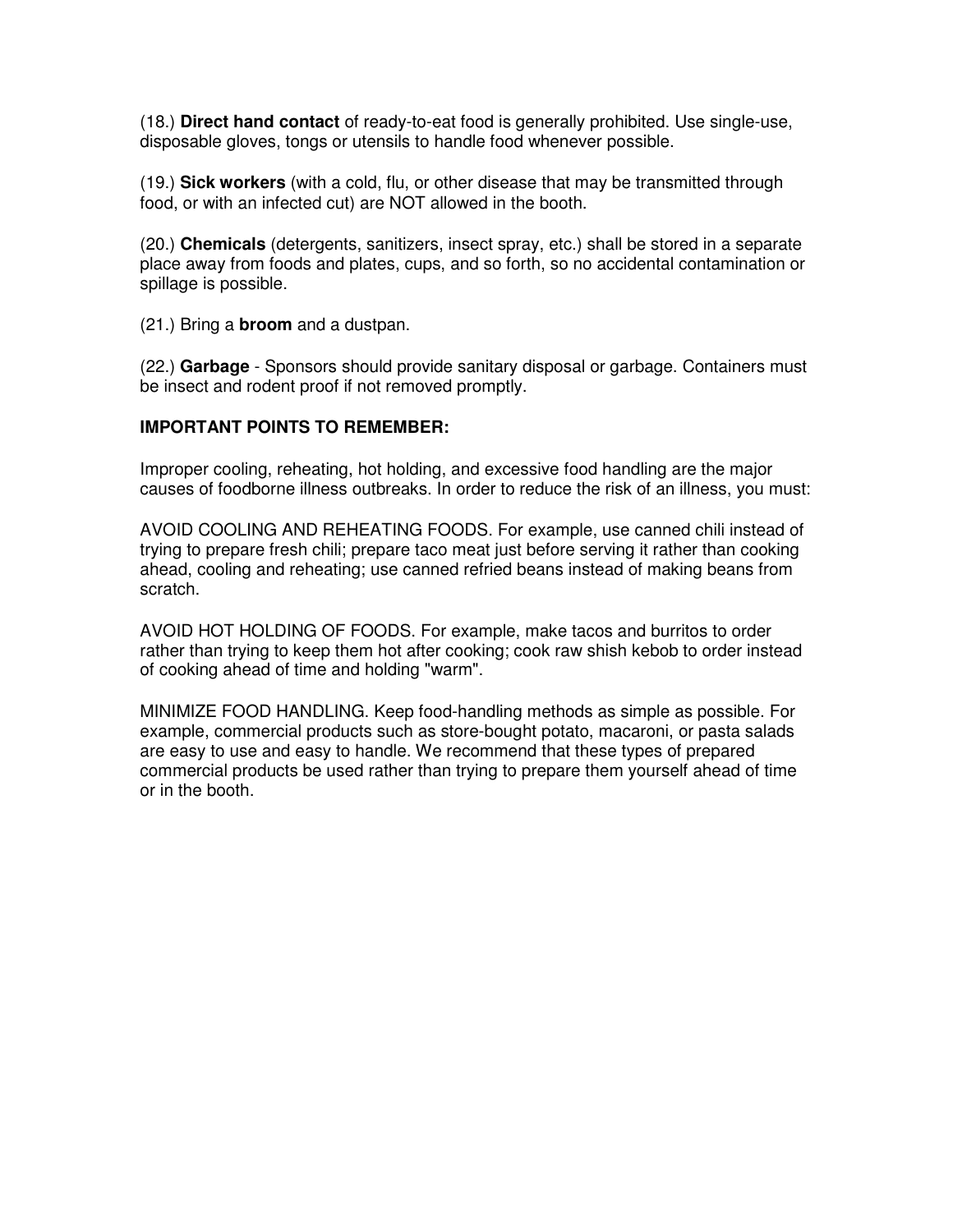#### **PROPER TEMPERATURES**

## **COOKING TEMPERATURES**

| <b>FOOD</b>                                                                                                                      | <b>TEMPERATURE</b> | TIME              |
|----------------------------------------------------------------------------------------------------------------------------------|--------------------|-------------------|
| Potentially hazardous foods not otherwise<br>specified, including eggs for immediate service                                     | 145F               | 15 <sub>sec</sub> |
| Pork and any food containing pork; game animals;<br>ratites                                                                      | 155F               | 15 sec            |
| Poultry, poultry stuffing, stuffed meats and stuffing<br>containing meat                                                         | 165F               | 15 <sub>sec</sub> |
| Ground beef, ground fish (fish sticks, patties, etc.),<br>other ground meats, injected meats and eggs other<br>than Part 1 above | 155F               | 15 sec<br>or      |
|                                                                                                                                  | 150F               | 1 min or          |
|                                                                                                                                  | 145F               | 3 min             |

Large cuts of meat (over 3 pounds) are not allowed to be cooked (for example, barbequed), these will need to be cut into smaller pieces so that the cooking time is much faster.

#### **REHEATING**

See "Important Points to Remember" above. If there is no way to avoid reheating a food, then the County Health Department will require specific equipment for this operation. All potentially hazardous foods that have been cooked and refrigerated shall be rapidly reheated throughout to at least 165F for 15 seconds before being placed in a hot food holding facility.

# **HOLDING**

COLD HOLDING - Potentially hazardous foods stored cold should be stored at an internal food temperature of about 40F or below (under refrigeration), 41F is the maximum allowed refrigeration temperature.

HOT HOLDING - See "Important Points to Remember" above. If there is no way to avoid hot holding of potentially hazardous food, then the food must be kept at 135F or above.

Room temperature storage of potentially hazardous food is prohibited. Except when undergoing necessary preparation, foods found to not be at the required storage temperatures are subject to condemnation and destruction.